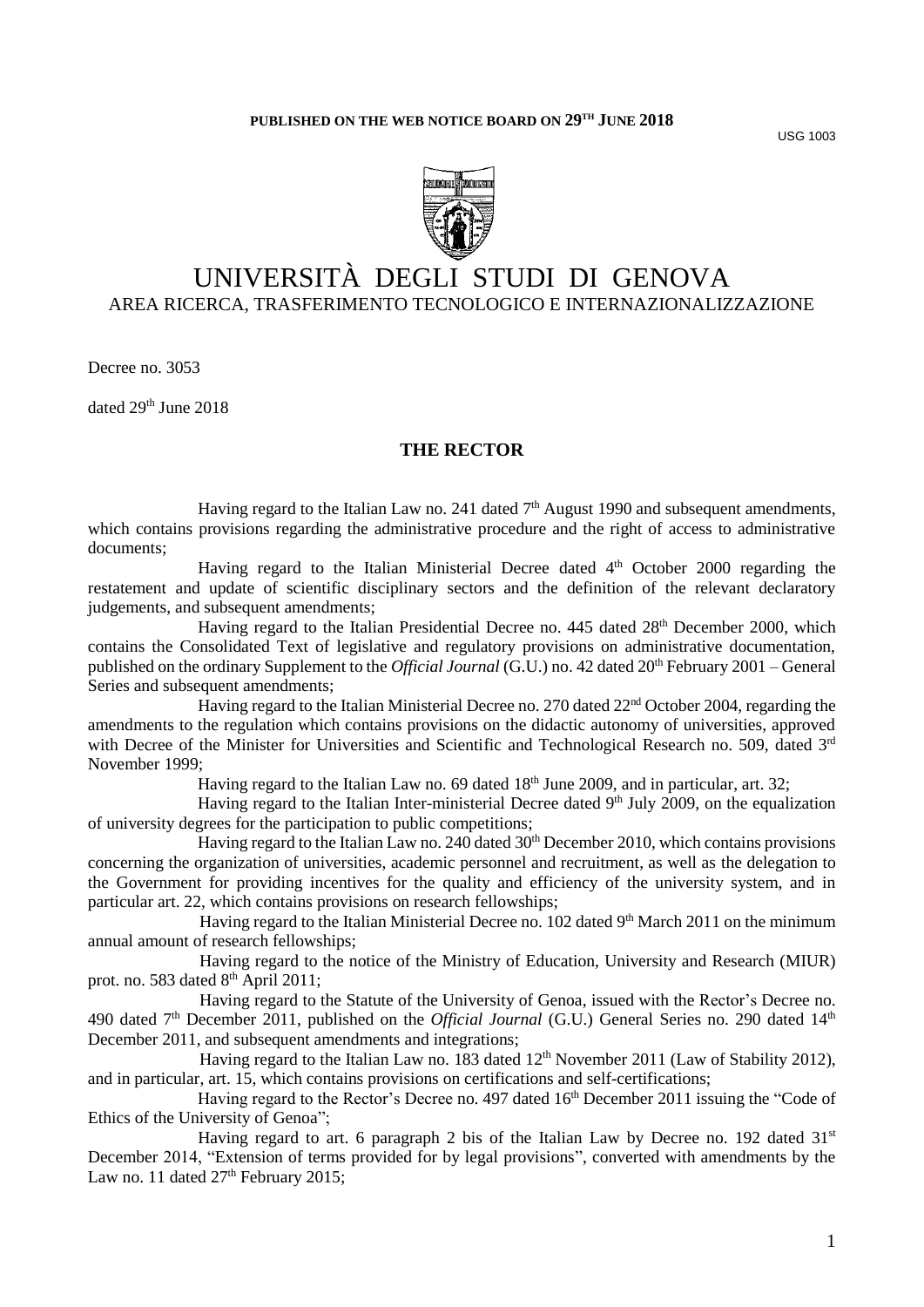Having regard to the "Employee Code of Conduct of the University of Genoa", issued with Rector's Decree no. 1143 dated 27<sup>th</sup> February 2015, implementing the Italian Presidential Decree no. 62 dated 16<sup>th</sup> April 2013, on the "Regulation on the code of conduct for civil servants according to art. 54 of the Italian Legislative Decree no.  $165$  dated  $30<sup>th</sup>$  March  $2001$ ";

Having regard to the Rector's Decree no.  $6144$  dated  $27<sup>th</sup>$  July 2015, issuing the "Regulation" for the awarding of research fellowships" and subsequent modifications and integrations approved with the Rector's Decree no. 2495 dated 6th June.2018;

Having regard to the resolution of the Board of Directors dated  $22<sup>nd</sup>$  July 2015, determining the amounts to be awarded for research fellowships and the timetable of the procedures, according to art. 1 of the abovementioned "Regulation for the awarding of research fellowships";

Considering that requests have been received for the activation of research grants in the context of projects that necessarily require the commencement of the planned activities starting from the month of September and the publication of notices in the summer period is not foreseen, it has been established to activate an extraordinary procedure in addition to those already provided by the calendar;

Having regard to the resolutions sent by the institutes involved, issuing requests for the awarding of research fellowships;

#### HEREBY DECREES

#### **ART. 1**

#### **Number of research fellowships**

1. An announcement is made for no. 11 public selections for the awarding of no. 11 research fellowships in the programs specified in *Annex A*, being an integral part of this announcement.

2. Students with a professional scientific curriculum suited to the performance of research activities are eligible to receive research fellowships.

3. Candidates, wishing to apply for more than one selection procedure, must submit a separate application for each selection, with the relevant documentation. If a single application is submitted for more than one selection procedure, the candidate will only be admitted to the first selection resulting from the same application.

4. As regards the declaratory judgements of the scientific disciplinary sectors, reference shall be made to the Italian Ministerial Decree dated 4<sup>th</sup> October 2000 and subsequent amendments, mentioned above.

5. The Administration ensures equality and equal opportunity between men and women with regard to access to employment and treatment at work.

6. This decree is published by electronic means on the web notice board in the website of the University of Genoa.

#### **ART. 2**

#### **Admission requirements and grounds for exclusion**

1. In order to be admitted to the selection, the candidates must possess the degree referred to in *Annex A* to this Announcement as regards each research program.

2. No candidate with family or kinship relationship, up to and including the fourth degree, as well as no candidate married, with a Professor belonging to the department or institute, where the research activity is performed, or with the Rector, General Director or a member of the Board of Directors of the University may be admitted to the public selections for the awarding of research fellowships.

3. Admission requirements and grounds for exclusion are referred to the expiration date of the term established for submitting the application.

4. The candidates are admitted with reserve to the selection procedure. This University may arrange, by means of a justified measure, to exclude a candidate from the selection due to lack of the prescribed requirements. Any such measure will be communicated to the candidate concerned by way of registered letter with acknowledgment of receipt.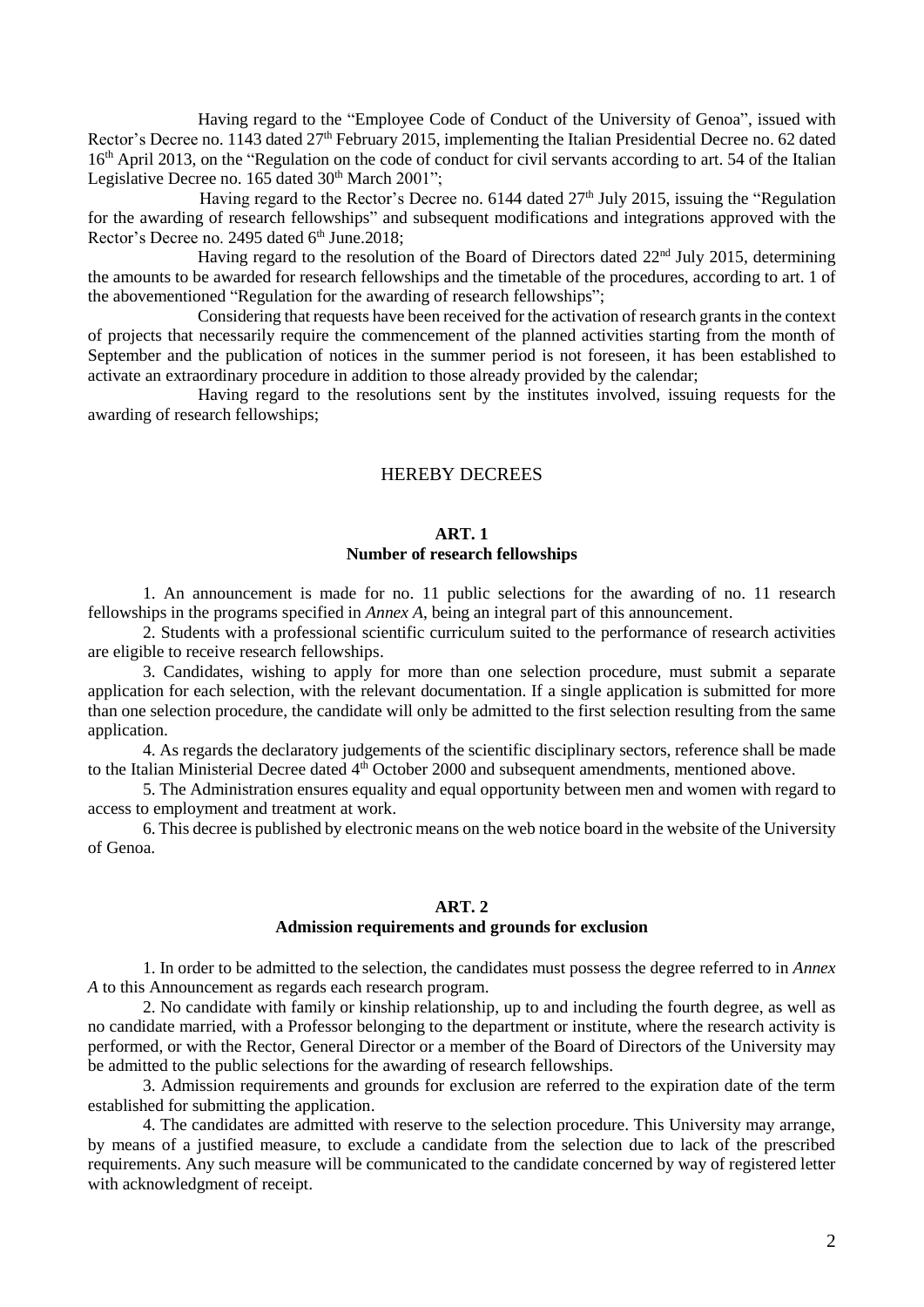5. For candidates with a foreign qualification, which has not yet been declared equivalent, the equivalence of the qualification is ascertained, for the sole purpose of admission to the selection procedure, by the commissions referred to in the following art. 6 at the time of examination of the qualifications, on the basis of the appropriate documentation presented during the application phase. These candidates will therefore be admitted to the preliminary stage with reserve. If the aforementioned candidates are winners, they must send to the University the official translation and the Dichiarazione di Valore" (Declaration of Worth) of the foreign qualification drawn up by the competent Italian diplomatic or consular offices in the country of origin, according to the regulations in force, within 60 days from the decree of approval of the selection. The forfeiture of the right to stipulation of the contract will be arranged if the documents do not arrive at the University within this period.

# **ART. 3 Procedure for submission of the application**

1. The candidate shall submit his/her application for the admission to the selection by electronic means, filling in the relevant form, within the deadline in the subsequent paragraph. To this purpose, the candidate shall use a specific computer application, which is available at the address [https://concorsi.unige.it,](https://concorsi.unige.it/) and necessarily requires the possession of a certified email address, in order perform a self-registration to the system. The candidate shall enter all the data required for submitting the application and then print the receipt, which will be automatically sent via email. The receipt must be kept and made available in case of any check by the Administration. Upon forwarding, an identification number will be automatically assigned to the application. This number must be specified in any subsequent communication, together with the selection code displayed by the computer application. The date of the electronic filing of the application for the admission to the selection is certified by the information system. Upon the expiration date of the term established for the submission, this system will not allow any candidate to access and send the relevant electronic form. Within the expiration date, the candidate may forward further applications regarding the same selection, in order to amend any error and/or add any integration. For the admission to the selection the application with the most recent submission date will be considered valid. Furthermore, the system requires that the electronic documents referred to in paragraph 8 below are attached to the application as well. **No other way of submission or sending of the applications for the admission to the selection will be accepted.** 

2. The electronic process for the filling in and sending of the application must be completed within 12 a.m. of the thirtieth day after the day of publication of this Announcement on the web notice board in the website of the University.

3. If the expiration day falls on a holiday, it will be possible to fill in and send the application within 12 a.m. of the first next working day.

4. Without prejudice to the provisions of art. 5, paragraph 5, all the communications regarding the public selection announced with this Decree will be forwarded to the candidates concerned by means of registered letter with acknowledgment of receipt.

5. In the application the candidate shall declare his/her full name, date and place of birth, tax code and place of residence, as well as:

a) the possession of the degree referred to in Annex *A* as per art. 1, which is required for the research program of interest. The candidates in possession of a degree obtained abroad shall also specify if this degree, according to the regulation in force, has been declared equivalent to the degree required by this Announcement. The candidate shall also specify the name of the University, which awarded such degree, the date of award and the final degree mark;

b) his/her citizenship;

c) that he/she has no family or kinship relationship, up to and including the fourth degree, and is not married, with a Professor belonging to the department or institute, where the research activity is performed, or with the Rector, General Director or a member of the Board of Directors of the University;

d) whether he/she has received a doctoral grant;

e) whether he/she has already been holder of a research fellowship according to art. 22 of the Italian Law no. 240/2010*;*

f) whether he/she has already been holder of a contract according to art. 24 of the Italian Law no. 240/2010 (fixed term researcher position);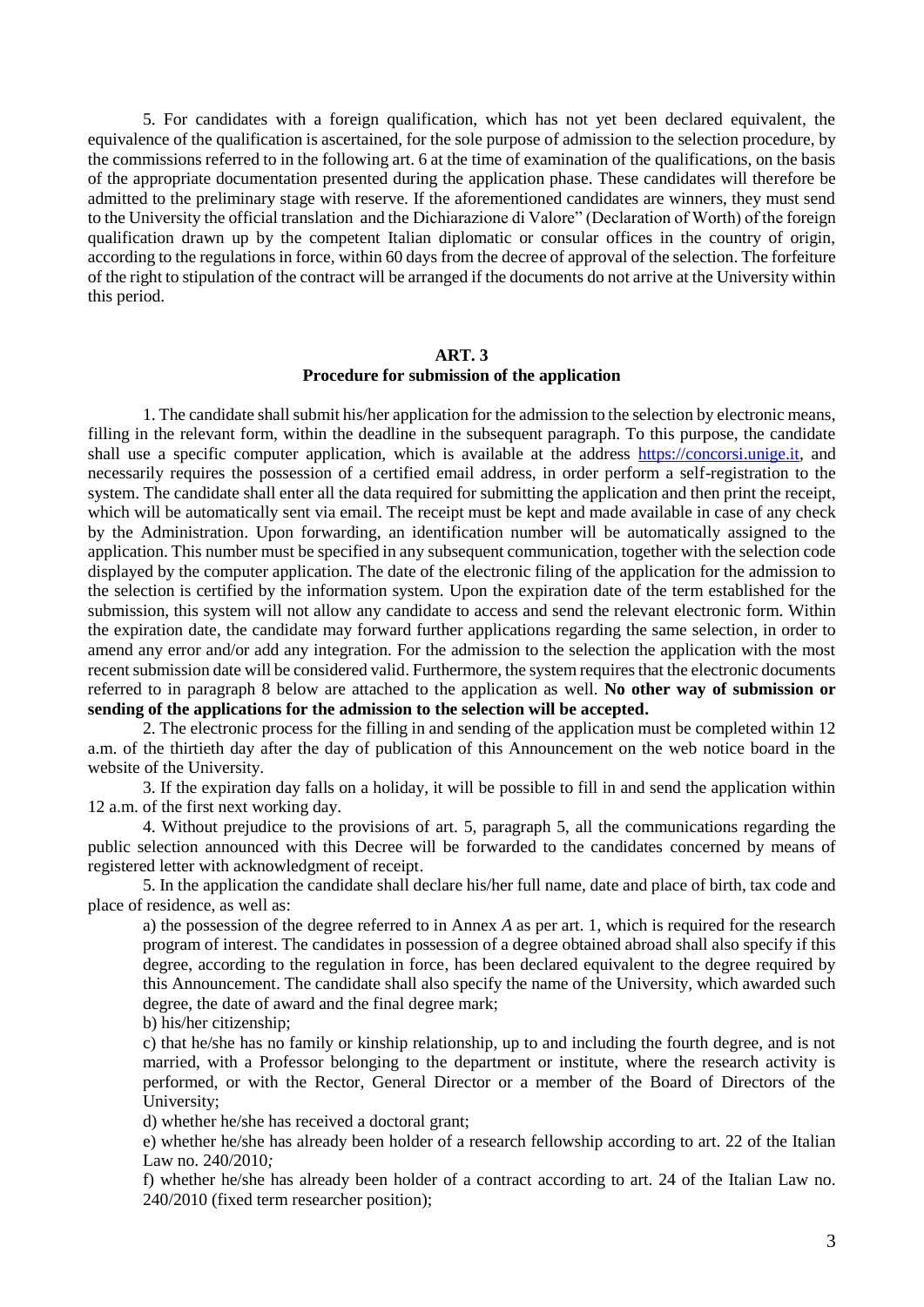g) being a citizen of a non-EU country, the possession of the residence permit necessary to perform the activity provided for by the contract in art. 7;

h) that he/she is acquainted with the provisions of art. 13 of the Rector's Decree no. 6144 dated  $27<sup>th</sup>$ July 2015 and subsequent amendments and integrations, regarding the prohibition of plurality of offices and the incompatibility;

i) the choice of the foreign language in which to be tested, if required according to the subjects of the interview relevant to the research program in Annex *A*, as per art. 1;

j) whether he/she, where provided for, will request to perform the interview by electronic means, through a SKYPE video conference call;

Lack of the declarations provided for in letters a), c) will result in exclusion from the selection

6. The application must include the e-mail address as well as the address elected by the candidate for the purposes of the selection. Any variation must be promptly notified to the Department to which the application has been addressed.

7. The declarations made in the application must be considered issued according to the Italian Presidential Decree no. 445/2000 and subsequent amendments, by candidates entitled to make use of the simplified administrative certifications permitted by the above decree.

8. Candidates shall enclose to their application:

a) a non-certified photocopy of an identification document in electronic format (.pdf, .jpg, .gif, etc.) via scanning or digital photography of the same;

b) a scientific-professional *curriculum* and a self-certification relevant to the truthfulness of the information contained therein, drawn up on form *B* attached herewith;

c) if he/she is a foreign citizen, a photocopy of the residence permit, if possessed, in electronic format (.pdf, .jpg, .gif, etc.) via scanning or digital photography of the same;

d) publications, which are deemed useful for the purposes of the selection. The above documents shall be attached to the application in .pdf format and declared compliant with the original copies through a proper self-executed affidavit, drawn up on form C attached herewith. This declaration shall contain also a numbered and detailed list of the files transmitted by electronic means, together with the application, as specified in paragraph 1.

9. According to art. 15, paragraph 1, of the Italian Law no. 183 dated  $12<sup>th</sup>$  November 2011, the candidates shall demonstrate the possession of the qualifications only by means of the declarations established by the abovementioned Italian Presidential Decree no. 445/2000 and subsequent amendments.

10. The same procedures as those established in the previous paragraphs for Italian citizens apply to the citizens of the European Union. Citizens of countries not belonging to the European Union can use selfcertifications as established in art. 4

11. Candidates may not make reference to qualifications or publications submitted to this Administration or other Administrations or qualifications attached to other applications for participation to other competitions.

12. The works legally registered as established by the Italian Legislative Decree of the King's Lieutenant no. 660/1945, as integrated and amended by the Italian Law no. 106/2004 and the Italian Presidential Decree no. 252/2006 may be evaluated for the purposes of the public selections referred to in this Announcement.

13. This Administration shall perform suitable checks, even sample checks, in any case of wellfounded doubts as to the truthfulness of the self-certifications. If the above check reveals that the content of the declaration is not true, the declarant will forfeit any benefits resulting from the provision issued on the basis of the untruthful declaration, without prejudice to the provisions of the criminal code and relevant special laws.

14. This University does not take any responsibility for failure to receive applications due to technical problems related to the Internet service and email operation and/or configuration made available by the provider of the candidate.

15. This University does not take any responsibility for failure to receive communications, because a wrong address was provided by the candidate or due to a missed or late notification of change of the address specified in the application. The same applies in case of any postal or telegraphic error or errors attributable to third parties, chance or force majeure.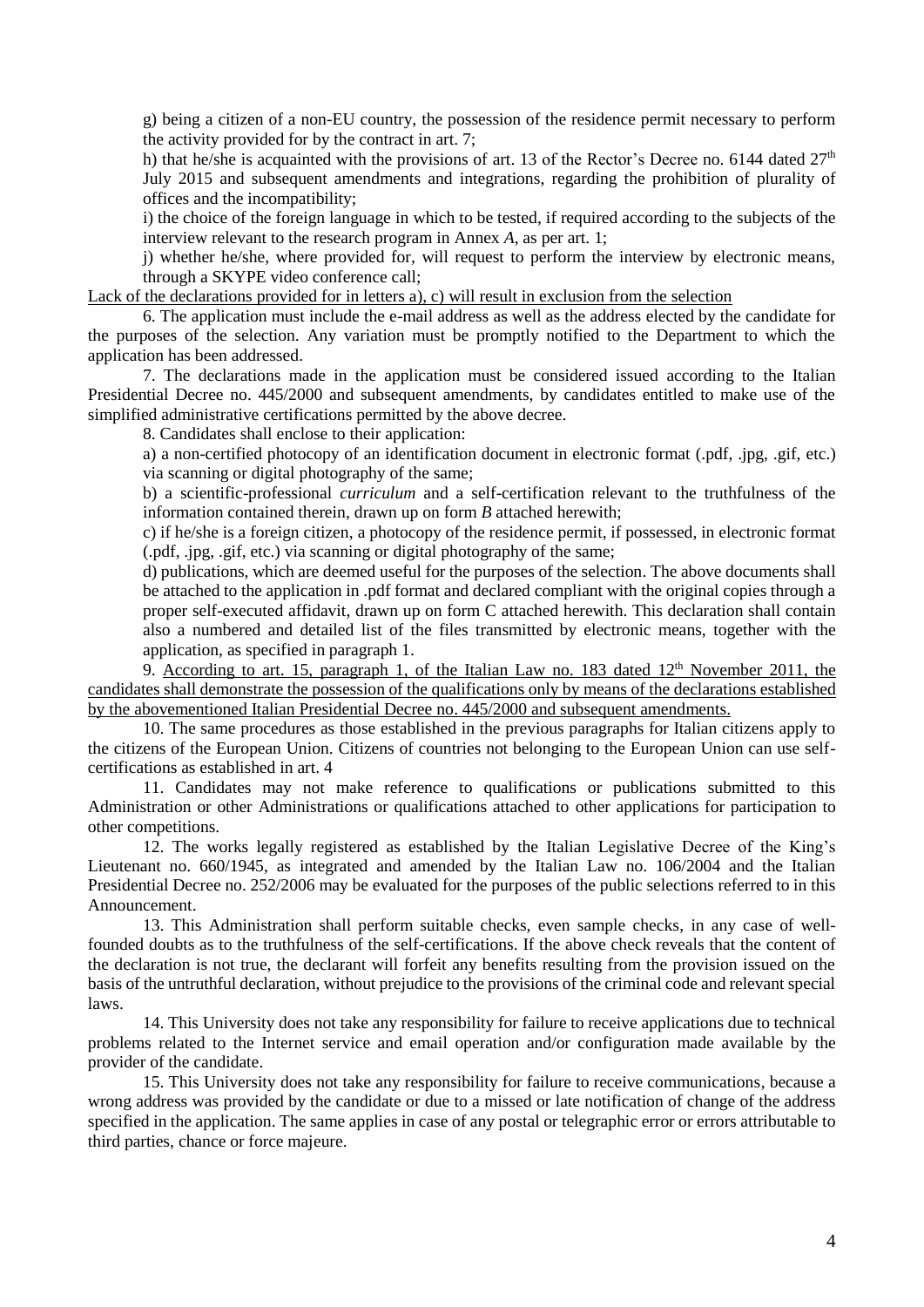#### **ART. 4**

### **Citizens of countries not belonging to the European Union – self-certifications**

1. Citizens of countries not belonging to the European Union regularly residing in Italy can use the self-certifications established by the Italian Presidential Decree 445/2000 referred to above only in respect to the status, personal qualities and facts that can be certified or attested by Italian public bodies, without prejudice to the special provisions contained in the laws and regulations concerning immigration and the status of foreigner.

2. Outside the cases provided for in the preceding paragraph, citizens of countries not belonging to the European Union authorised to reside in the territory of the Country can use the aforementioned selfcertifications, if the same are produced under international agreements between Italy and the country of origin of the declarant.

#### **ART. 5**

#### **Qualification assessment and interview**

1. Examinations will take place in the premises of the University of Genoa and will be aimed at ascertaining the candidate's preparation, experience and aptitude towards research. They consist of: - assessment of the qualifications submitted;

- an interview on the subjects specified by the Announcement and listed, for each research program, in Annex *A* to the same Announcement.

2. The selection committee in art. 6 below predetermine the general criteria for assessment of the qualifications and interview and makes them public by affixing the same in the place of examination.

3. Works drawn up in cooperation may be considered as usable qualifications only if it is possible to separate and identify the contribution of each single author, so as to assess the candidate in the part concerning him/her.

4. An overall score of 40 is assigned to the candidate's scientific-professional *curriculum* as well as to documents certifying the qualifications and publications. If the research doctorate or the specialization diploma in the medical area represents a mandatory admission requirement for the selection, the following scoring rule will be applied to assessable qualifications and publications:

| - qualifications and scientific professional <i>curriculum</i>                                                | up to $15$ points; |
|---------------------------------------------------------------------------------------------------------------|--------------------|
| - publications                                                                                                | up to 25 points    |
| In the other cases, the following scoring rule will be applied to assessable qualifications and publications: |                    |
| - qualifications and scientific professional <i>curriculum</i>                                                | up to $10$ points; |
| - preferential qualifications (research doctorate or                                                          |                    |
| specialization diploma in the medical area)                                                                   | up to $15$ points; |
| - publications                                                                                                | up to 15 points    |

Candidates are admitted to the interview only if the assessment results in a score equal to or greater than 10 points.

5. The test timetable, with the indication of the relevant place of examination, is contained, where provided for, in *Annex A* to this Announcement. **Such a notice is equivalent to notification to all intents and purposes. All the candidates, who have not received notification of their exclusion, must sit for the exam, without prior notice, at the place of examination.**

6. In the absence of the notice in paragraph 5 above, the test timetable, with the indication of the relevant place of examination, will be notified to all the candidates concerned by means of a registered letter with acknowledgment of receipt at least fifteen days before the day of the examination.

7. The interview is held publicly. If the interview, according to the research program selected by the candidate, as per Annex *A*, may be held by electronic means (SKYPE video conference call), and the candidate is not resident or domiciled in Italy, or is resident or habitually domiciled at a distance of more than 300 km from the selection centre, the interview can be held by electronic means, ensuring the identification of the candidate and the publication of the test. The candidate, who intends to avail himself/herself of the option to be interviewed by such means shall declare his/her intention in the application for the admission to the selection and attach at least one letter of introduction issued by professors in Italian or foreign Universities or Research Institutes.

8. A score of 60 points is attributed to the interview. Candidates are deemed to have passed the interview if they reach a minimum score of 42/60.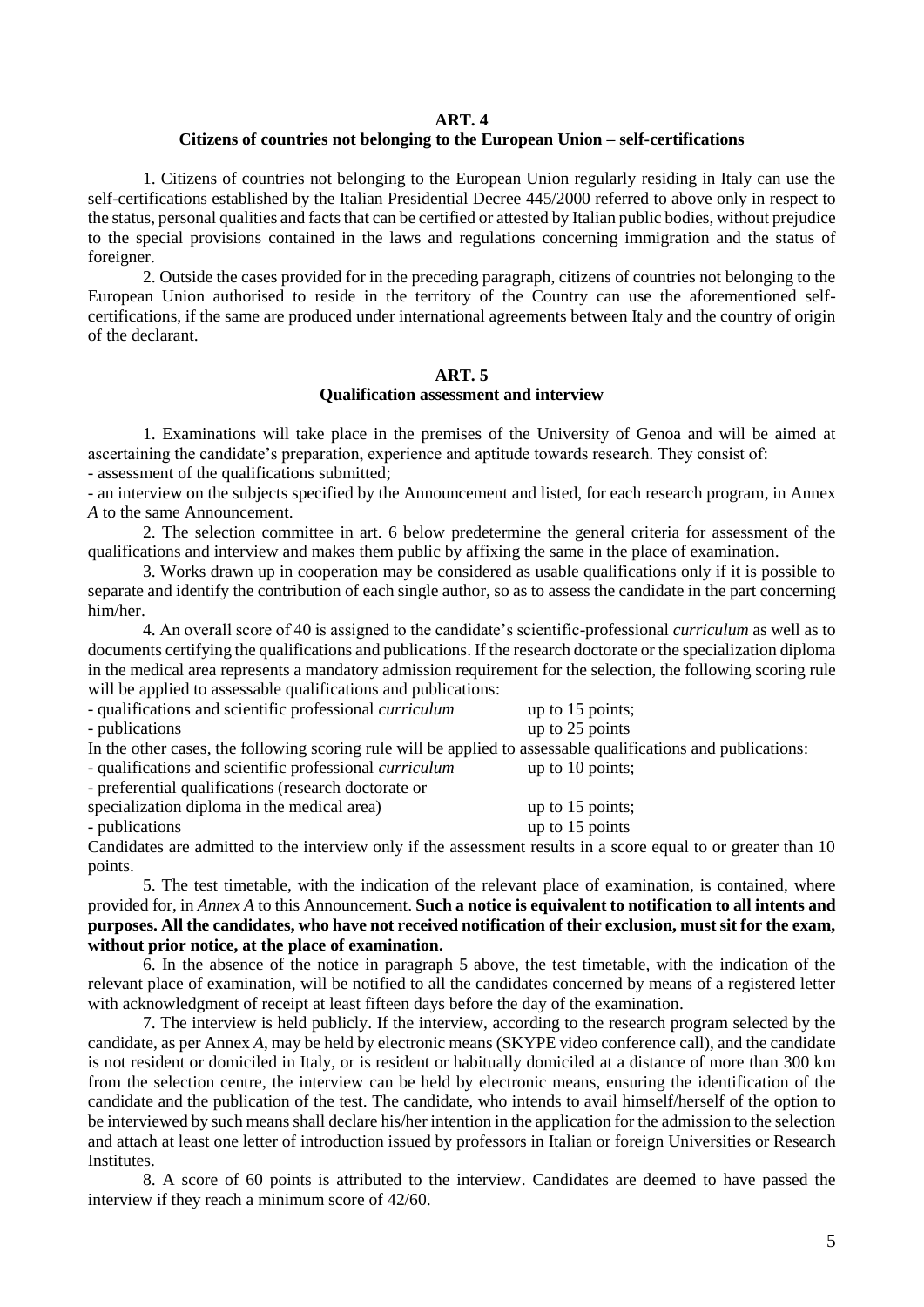9. At the end of each step, the selection committee will publish and affix the results of the qualification and interview assessment of each candidate in the place of examination.

10. In order to be admitted to the interview, the candidates shall submit a valid identification document. In order to be admitted, the candidates who submit expired identification documents must declare at the bottom of the photocopy of the same that the data contained therein have not changed since the date of issue.

### **ART. 6 Selection Committee Formation and approval of the classifications**

1. The Selection Committee is composed of three university professors, also from other Universities. One of them at least must be a first or second level tenured professor. They are appointed by the Rector on a proposal from the concerned institute.

2. Once the tests have been carried out, the Committee will draw up the relevant classification through the sum of the score assigned to the qualifications and the score achieved by each candidate during the interview. Winners will be named on the basis of the number of fellowships announced.

3. The classification of merit is approved and the winner of the public selection declared by Rector's Decree.

4. If the holder of the fellowship is unable to carry out his/her task for any reason whatsoever, the classification of merit can be used.

5**.** The classification of merit is published on the web notice board in the website of the University of Genoa. Objections may be raised starting from the date of the above publication.

### **ART. 7 Awarding of the research fellowship Research fellowships to non-EU citizens**

1. The awarding of the research fellowship is formalized through the stipulation of a contract of private law between the University of Genoa and the winning candidates resulting from the classification of merit as per art. 6, paragraph 3 above, for the duration specified in *Annex A* to this Announcement as regards each research program, subject to ascertainment of the prescribed requirements.

2. The overall duration of the relations established following announcements issued according to the Italian Law no. 240 dated 30<sup>th</sup> December 2010, including any renewals, may not in any case exceed six years, excluding the period during which the fellowship was enjoyed together with the research doctorate, within the maximum limit of the legal duration of the relevant course.

3. The overall duration of the relations established with the holders of fellowships implemented following announcements issued according to the Italian Law no. 240 dated  $30<sup>th</sup>$  December 2010, and of the contracts referred to in art. 24 of the same law, stipulated also with different state, non-state or telematic universities, as well as with the institutes referred to in art. 8, paragraph 1, with the same subject, may not in any case exceed twelve years, including non-continuous periods.

4. For the purpose of calculating the duration of the aforementioned relations, periods of leave due to maternity or health reasons will not be taken into account according to the regulations in force.

5. Upon contract stipulation, the winner shall sign the following declarations:

- that none of the impedimental conditions referred to in art. 11 applies to him/her;
- that he/she has no family or kinship relationship, up to and including the fourth degree, and is not married, with a Professor belonging to the department or institute, where the research activity is performed, or with the Rector, General Director or a member of the Board of Directors of the University;
- being an employee of public administrations different from those referred to in art. 8, paragraph, 1, that he/she has been placed on unpaid leave;
- whether he/she has received a doctoral grant;
- whether he/she has already been holder of a research fellowship according to art. 22 of the Italian Law no. 240/2010;
- whether he/she has already been holder of a contract according to art. 24 of the Italian Law no. 240/2010.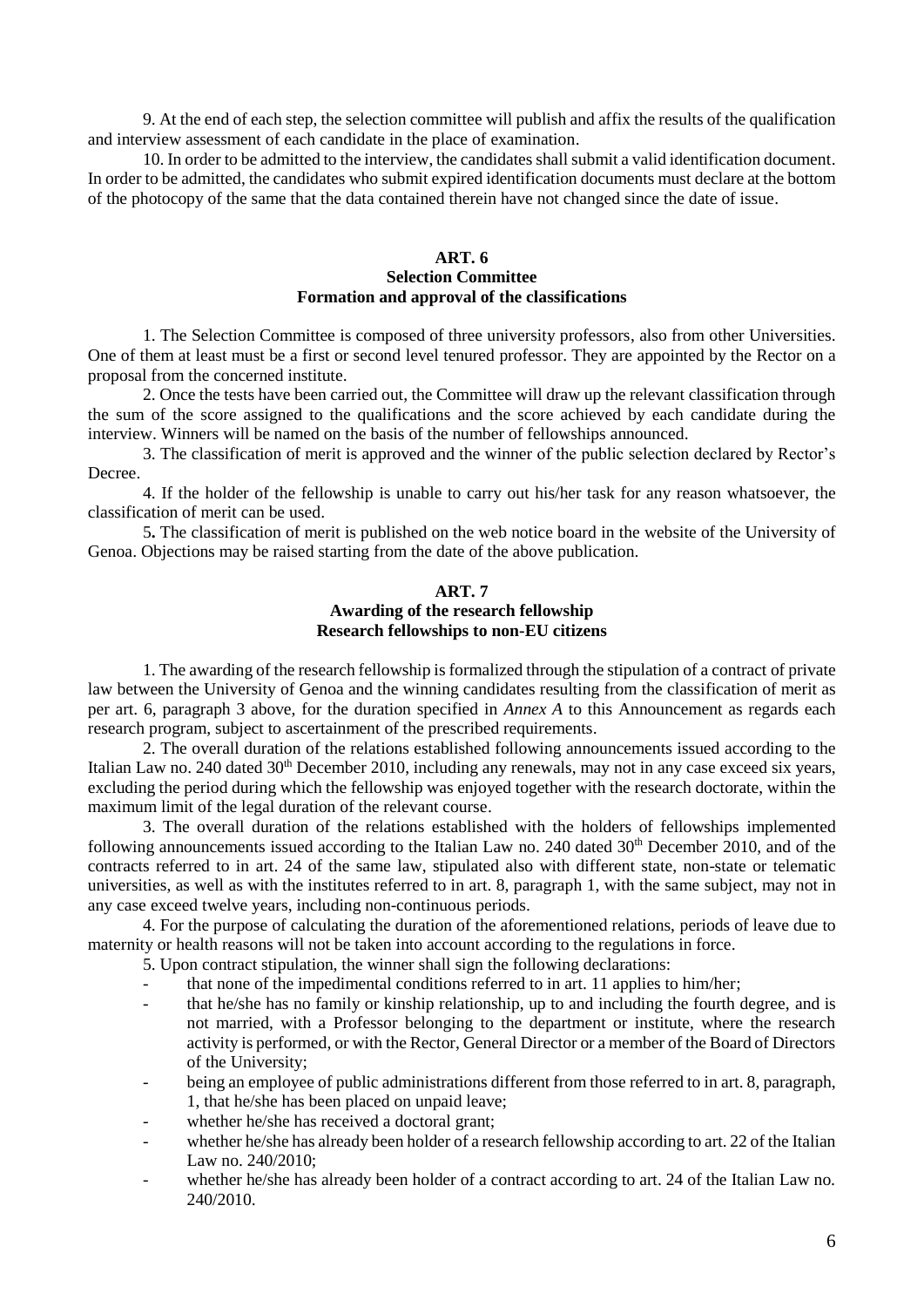6. Candidates who are citizens of non-EU countries may be awarded a research fellowship only if they are in possession of a residence permit for scientific research as per art. 27 *ter* of the Italian Legislative Decree no. 286/1998 and subsequent amendments. In such cases, the institute, which has required the fellowship, implements, by mutual consent with the competent offices of this Administration, the procedures aimed at achieving the above residence permit

7. The research fellowship is awarded to a non-EU citizen only upon conclusion of the procedure described in paragraph 6 above.

### **ART. 8 Personal requirements**

1. The following are not eligible for research fellowships: employees of the universities, public research and experimentation institutes and bodies, the National Agency for New Technologies, Energy and Sustainable Economic Development (ENEA) and the Italian Space Agency (ASI), as well as of the institutions whose scientific specialization diploma has been recognized equivalent to the doctoral degree, according to art. 74, paragraph 4, of the Italian Presidential Decree no. 382 dated  $11<sup>th</sup>$  July 1980.

2. The research fellowship does not give rise to rights with respect to access to permanent employment at the university and in no way constitutes a subordinate working relationship.

3. An employee working for public administrations different from those referred to in paragraph 1 is placed on unpaid leave.

### **ART. 9 Economic and regulatory treatment**

1. Financial charges arising from these selections are charged to the available funds of departments and centres. They must be transferred to the budget of the University, using, when necessary, any funds, even in the case of defaults or delays by any third parties, with six-monthly payments in advance.

2. The amounts of research fellowships are determined by the Board of Directors according to art. 1 of the Regulation for the awarding of research fellowships, taking into account the provisions of the regulations in force. The contract referred to in art. 7 contains the annual pre-tax amount of the research fellowship. This amount is payed according to monthly deferred instalments.

3. With respect to taxation, fellowships are subject to the provisions of art. 4 of the Italian Law no. 476, dated 13th August 1984, and with respect to social security, to those of art. 2, paragraph 26 and following, of the Italian Law no. 335 dated  $8<sup>th</sup>$  August 1995, and subsequent amendments.

4. Variations in social security (INPS) rates restate year by year the cost established for the fellowship.

5. The University provides insurance cover according to the regulations in force.

#### **ART. 10 Research fellowship holders' rights and duties**

1. Fellowship holders perform their activity within research projects and in close connection with the realization of the same, under the direction of the scientific coordinator, autonomously and without set working times.

2. The fellowship holder is required to submit each year to the Board of the concerned institute a detailed report on the activity performed.

3. The fellowship holder may perform part of his/her research activity abroad:

- a) if he/she is the beneficiary of a study grant, awarded by national or foreign institutions, in order to integrate the research activity with stays abroad;
- b) if the research activity abroad is consistent with the research program to which he/she is contributing, upon authorization by the institute, on a grounded proposal from the scientific coordinator. In this case, a possible grant as partial reimbursement of travel expenses and stays abroad may be defined and paid by the reference institute.

4. The fellowship holder may take part in comparative assessment procedures for awarding contracts regarding the performance of didactic activities, both regular and integrative, provided that such activity is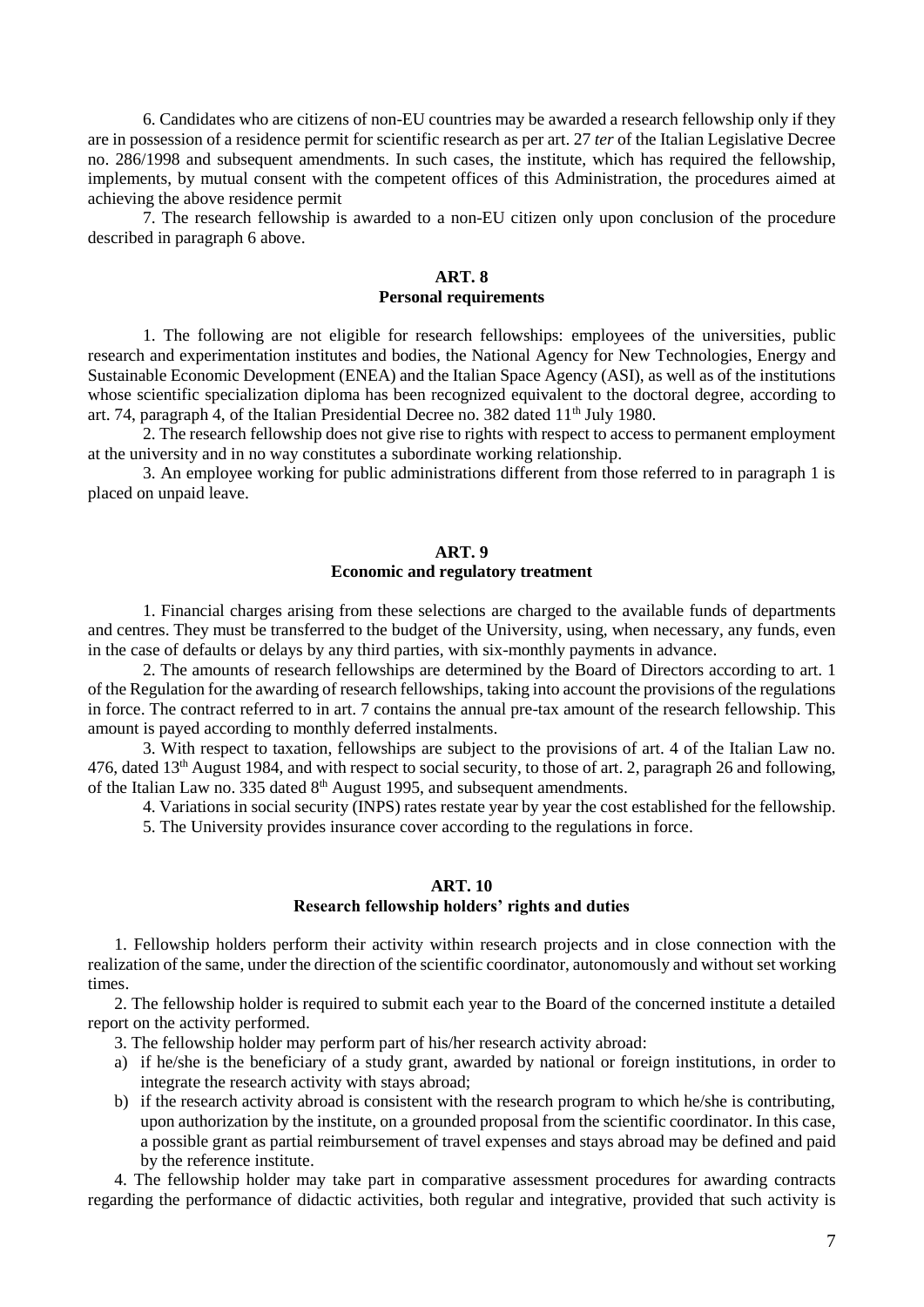performed outside his/her commitment as fellowship holder, is compatible with the research activity and approved by the reference institute, as provided for in the relevant regulation of this University.

5. The fellowship holder may contributes articles, participate as speaker in seminars, meetings and conferences, perform guidance and tutorship activities and take part in Examining Boards in his/her capacity as a teaching assistant.

6. The fellowship holder may perform activities within a university spin-off, upon authorization by the scientific coordinator, as provided for in the relevant regulation of this University.

7. The fellowship holder may be introduced into clinical research teams, without any direct function regarding the patients' care and treatment, under the direct control of the scientific coordinator.

#### **ART. 11**

#### **Prohibition of plurality of offices - Incompatibility**

1. The research fellowship may not be accumulated with other study grants awarded for any reason, without prejudice to the provisions of art. 10, paragraph 3, lett. a).

2. The legal ownership of the research fellowship is not compatible with attendance of any university courses, specialist or second level degrees, research doctorates with grants, medical specialization, in Italy or abroad, and university master's degrees.

3. The legal ownership of the research fellowship is not compatible with employment relations, without prejudice to art. 8 paragraph 3, other collaboration contracts or income arising from freelance-professional activities continuously performed, unless this is a limited autonomous work activity to be performed upon authorization by the scientific coordinator, and provided that such activity does not interfere with the performance of the research activity nor lead to a conflict of interests with the University.

# **ART. 12 Absence from work**

1. The following shall apply to research fellowships: provisions regarding the mandatory maternity leave, the provisions referred to in the Decree of the Italian Minister of Labour and Social Security dated 12<sup>th</sup> July 2007, published on the *Official Journal* (G.U.) no. 247 dated 23th October 2007, and, as regards sick leave, art. 1, paragraph 788, of the Italian Law no. 296 dated 27<sup>th</sup> December 2006, and subsequent amendments. During the mandatory maternity leave, the indemnity paid by the Italian National Institute of Social Security (INPS) according to art. 5 of the above Decree dated  $12<sup>th</sup>$  July 2007 will be supplemented by the University up to the full amount of the research fellowship.

2. The financing of the research fellowship is suspended during the period of mandatory or optional maternity leave, or in cases of inability due to holder's illness for a period exceeding two months per year. In these cases, the duration of the contract will be extended for a period equal to that of the suspension. In all other cases of inability for periods exceeding two months per year, this University reserves the right to terminate the contract or suspend the relevant payment.

#### **ART. 13 Document submission**

1. In order to ascertain the prescribed requirements and taking into account the declarations, valid for an unlimited period, already resulting from the application for the admission to the selection, the winning candidate, being an Italian or EU citizen, will be required to submit to this University, within thirty days from the date when the contract was stipulated, the following documents:

- a) self-certification regarding the holding of citizenship, if more than six months have passed since the date of submission of the application;
- b) self-certification relevant to the positions in art. 7, paragraph 5.

2. Citizens of countries not belonging to the European Union regularly residing or authorized to reside in Italy shall submit, within thirty days as above, the self-certification referred to in paragraph 1, lett. a), if more than six months have passed since the submission of the application and the conditions in art. 4 have been met. The same citizens shall demonstrate to meet the requirements not covered by the abovementioned